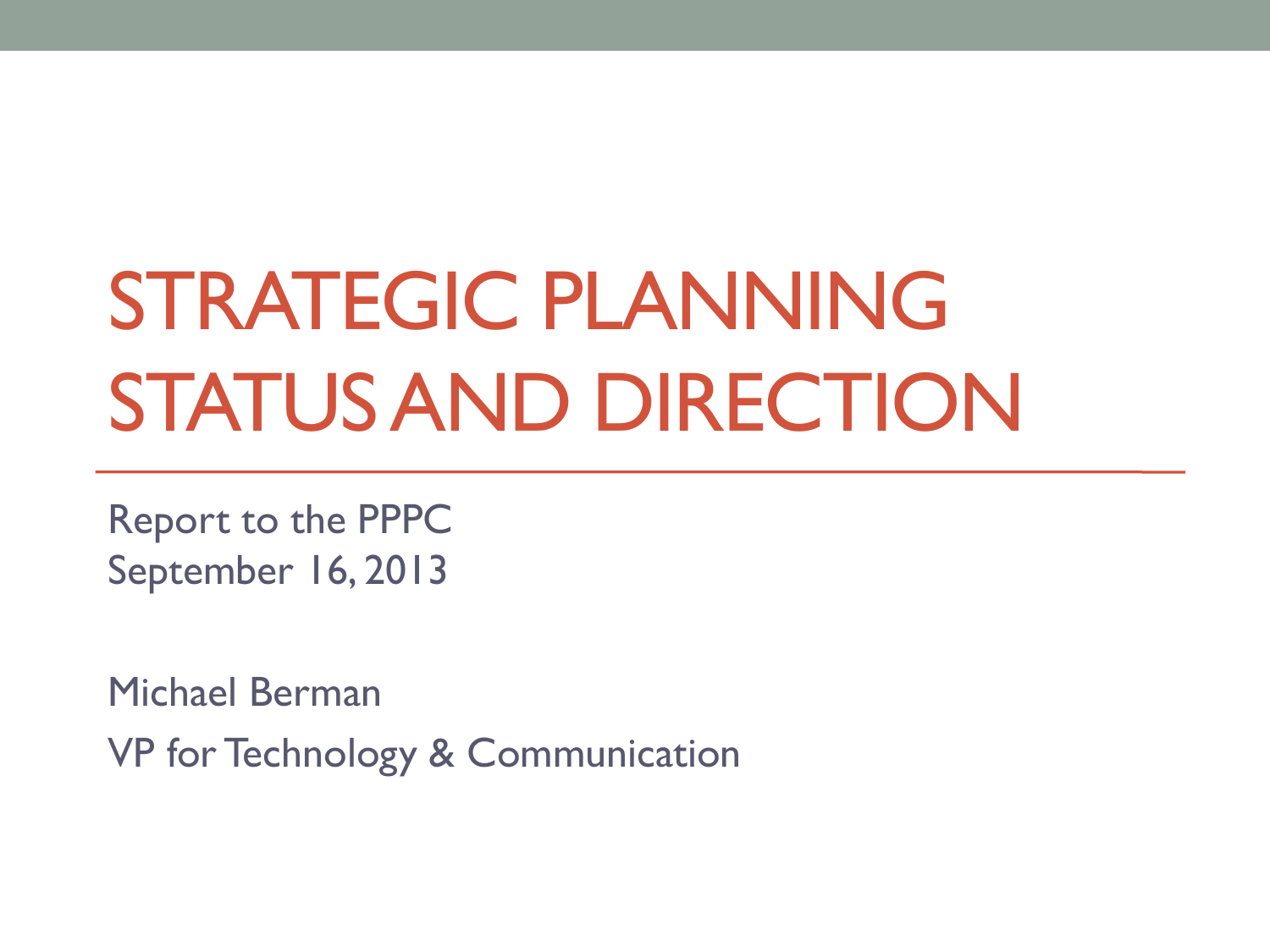# Initiatives (from Spring draft)

- •Access
- •Retention
- •Graduate High Quality Students
- •Sustainability
- Hire and Retain Excellent Faculty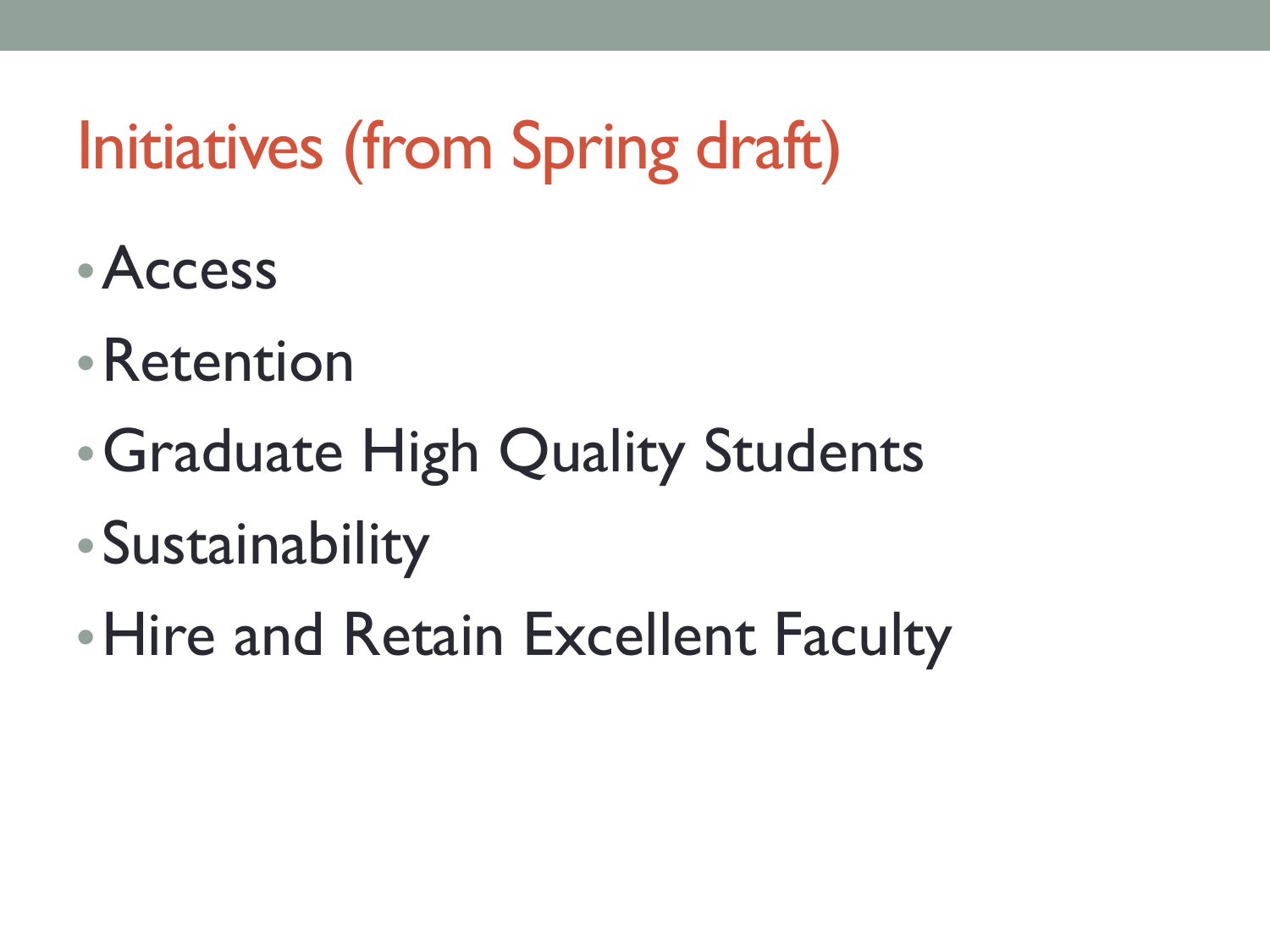# Current Organization

#### • Initiatives, Goals, Strategies, Metrics

| <b>ACCESS</b>                                                                                                                                                                                                                                                                                    | <b>LIAISON: GENEVIEVE EVANS-TAYLOR</b>                                                                                                                                                                                                                                                                                                                                                                                                                                                                                                                                                                                                                                                                                                                                                                                    |  |
|--------------------------------------------------------------------------------------------------------------------------------------------------------------------------------------------------------------------------------------------------------------------------------------------------|---------------------------------------------------------------------------------------------------------------------------------------------------------------------------------------------------------------------------------------------------------------------------------------------------------------------------------------------------------------------------------------------------------------------------------------------------------------------------------------------------------------------------------------------------------------------------------------------------------------------------------------------------------------------------------------------------------------------------------------------------------------------------------------------------------------------------|--|
| <b>GOALS</b>                                                                                                                                                                                                                                                                                     | <b>STRATEGIES</b>                                                                                                                                                                                                                                                                                                                                                                                                                                                                                                                                                                                                                                                                                                                                                                                                         |  |
| Goal 1: Assure CI students continue to reflect the<br>diverse community in which it operates,<br>Goal 2: Seek students to provide a diverse<br>learning community,<br>Goal 3: Prepare students for transition to CI,<br>Goal 4: Simplify admissions,<br>Goal 5: Improve Financial Aid Processes. | Strategy 1a: Collect current/projected demographic data,<br>Strategy 2a: Maintain access: recruit first generation,<br>veterans and their dependents,<br>Strategy 2b: Increase the number of international and out-<br>of-state students by 5% within 5 years,<br>Strategy 3a: P-14 partnerships to prepare for transition to<br>university life,<br>Strategy 4a: Streamline the admissions communication<br>process so students are aware of deadlines and important<br>steps related to enrollment,<br>Strategy 4b: Develop recruitment programming, materials,<br>and usage of technology for students to consider CI as their<br>number one choice,<br>Strategy 4c: Improve the process for evaluation of<br>transcripts (transfers),<br>Strategy 5: Add staff to Financial Aid Office, provide training<br>to staff. |  |
| <b>METRICS</b>                                                                                                                                                                                                                                                                                   |                                                                                                                                                                                                                                                                                                                                                                                                                                                                                                                                                                                                                                                                                                                                                                                                                           |  |

**Metric 1a: Develop, maintain and monitor a longitudinal dataset for five years,**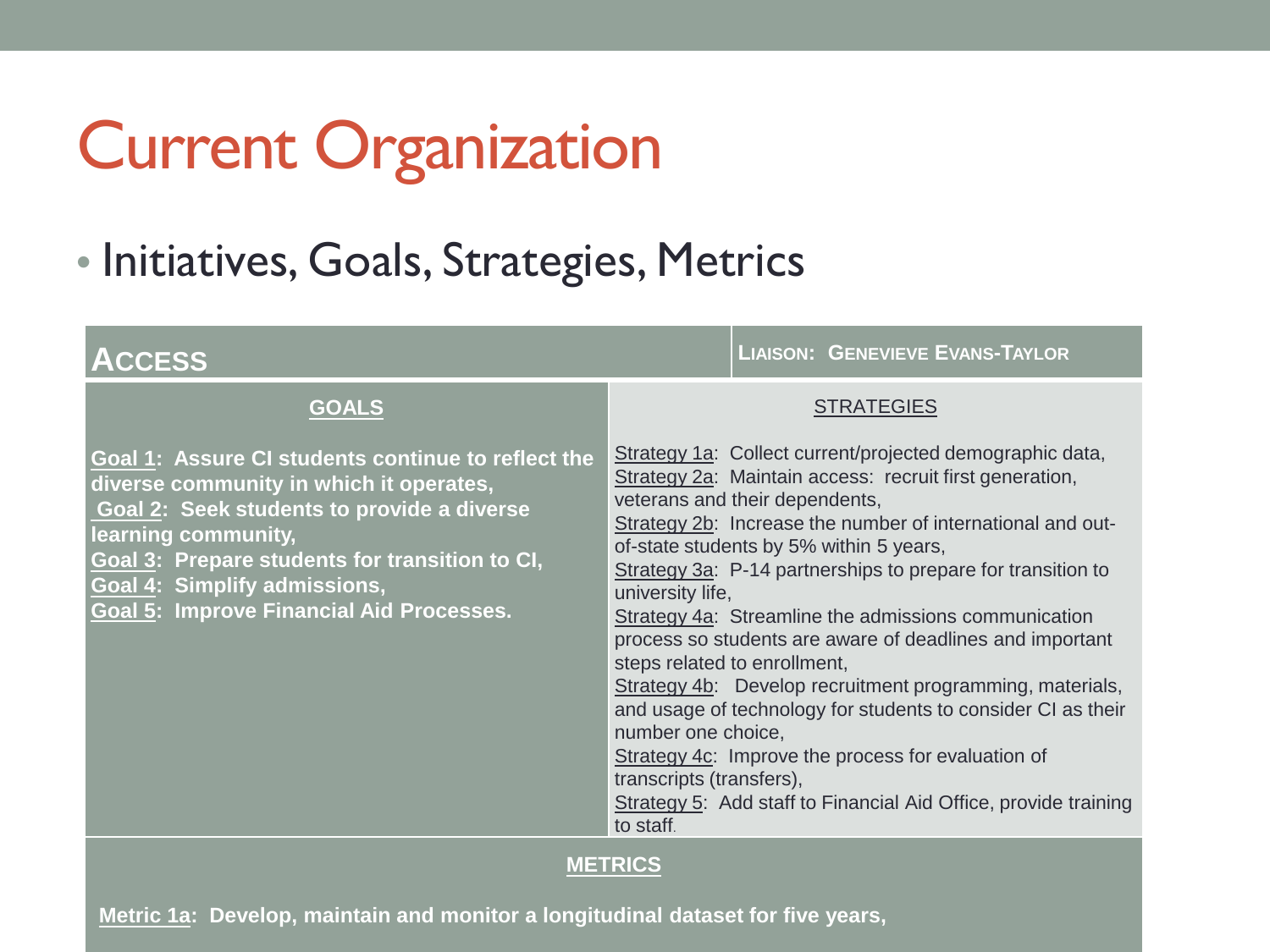# **Observations**

- Naming needs clarification
- Relationship among the 4 elements unclear
- The "strategies" are a mix strategic and tactical
- Not clear how the metrics support the goals
- Some supporting elements are missing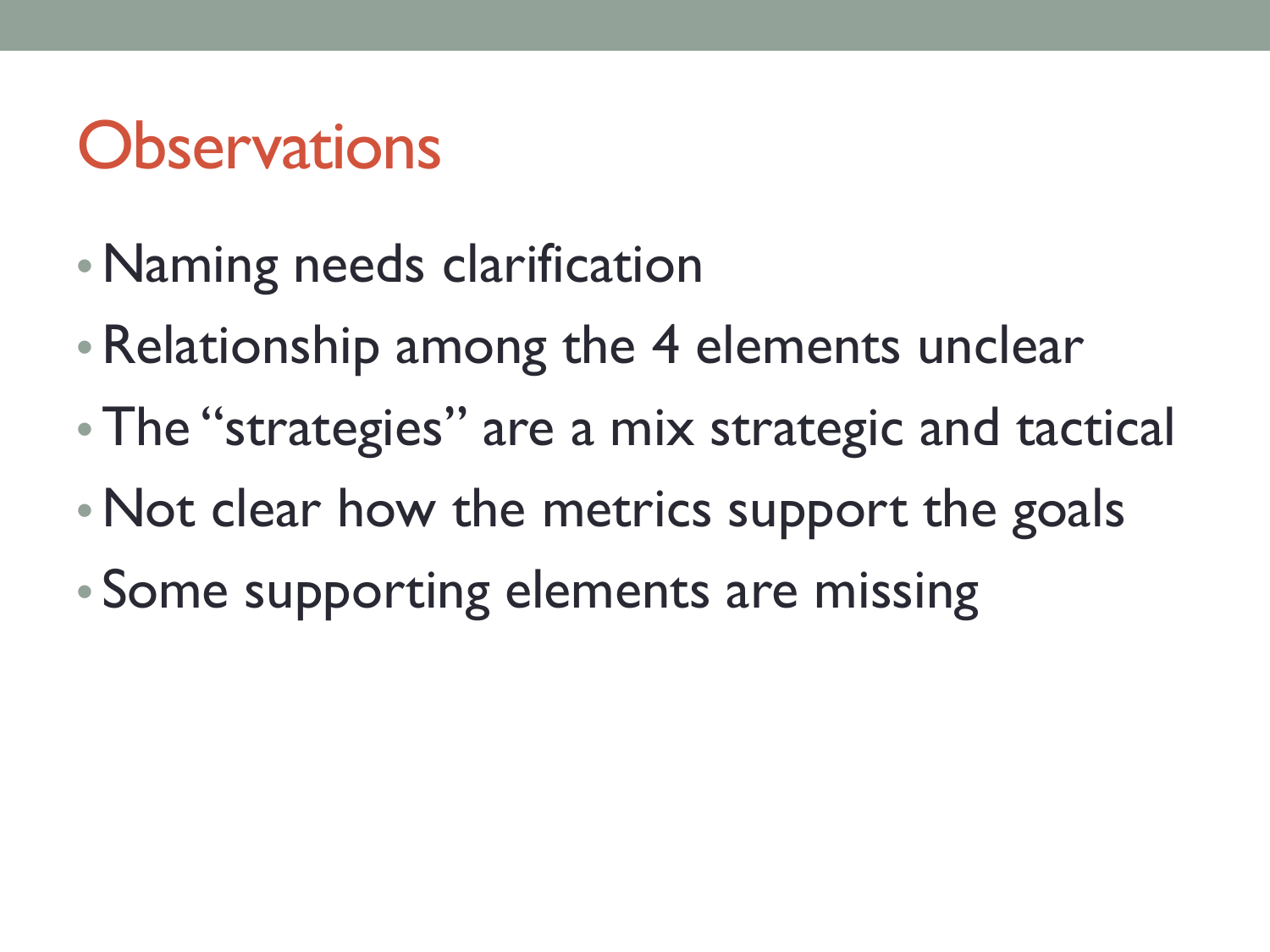Proposed Strategic Themes *Theme 1:*  Improve Student Success *Theme 2:*  Strengthen the Academic Enterprise *Theme 3:* Promote Environmental Sustainability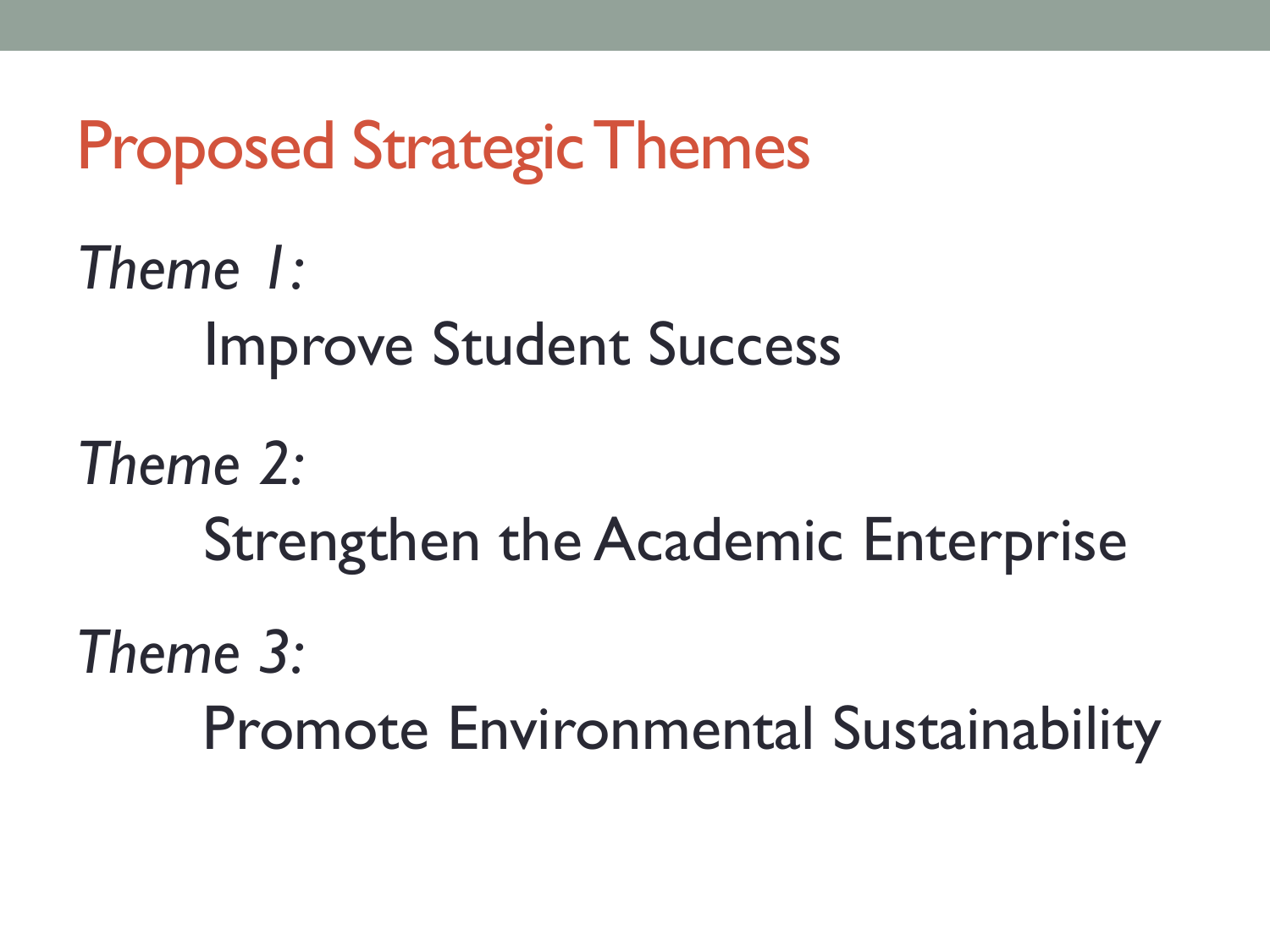### Theme 1: Improve Student Success

Goal 1.1:

Assure that CI continues to provide access to a wide range of students, consistent with our mission and our location in Ventura County, California, and the World.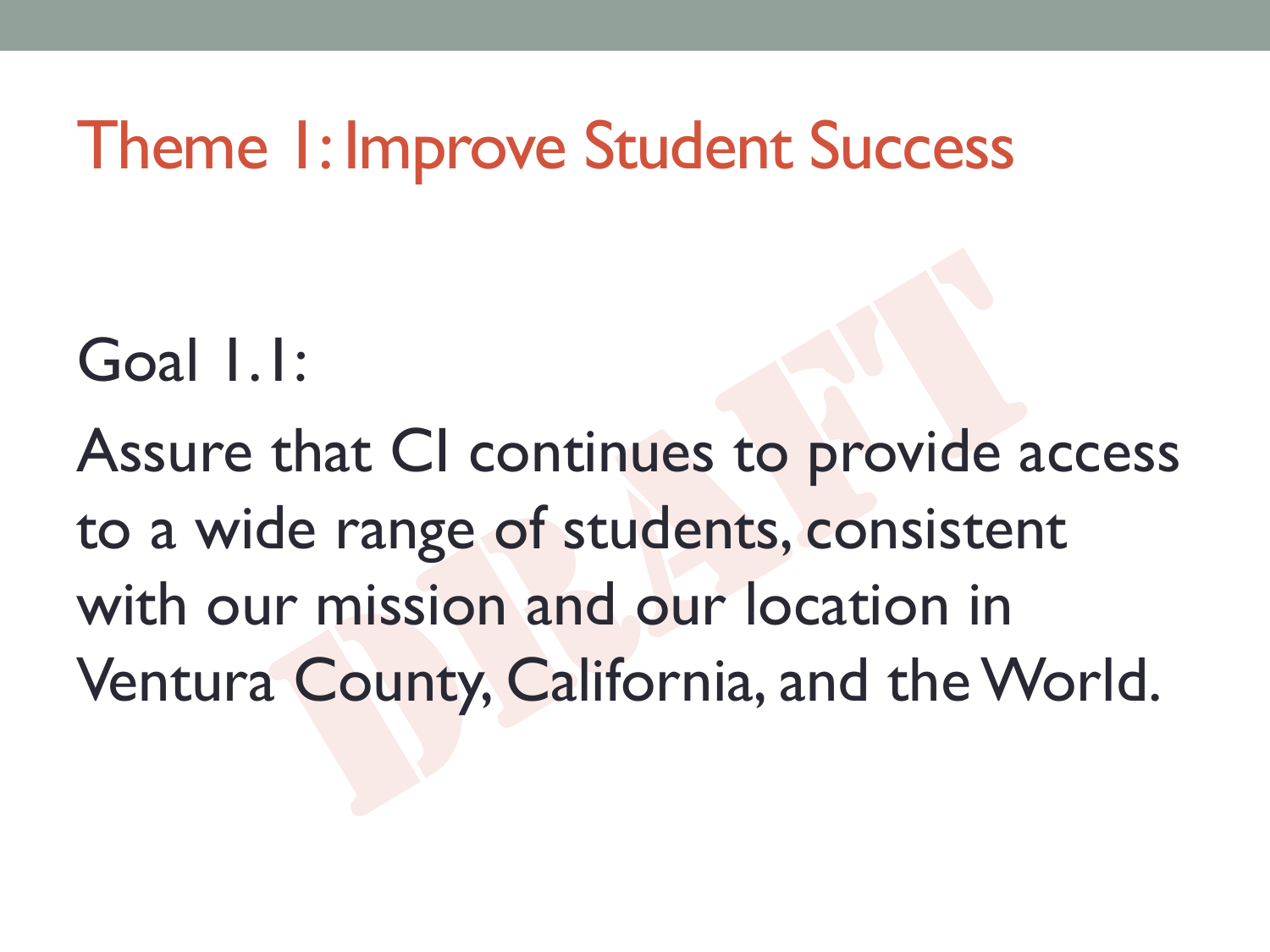### Theme 1: Improve Student Success

Goal 1.2:

Improve CI's retention to graduation rate, assuring that a large percentage of the students enrolling in and transferring to CI leave with degrees and credentials.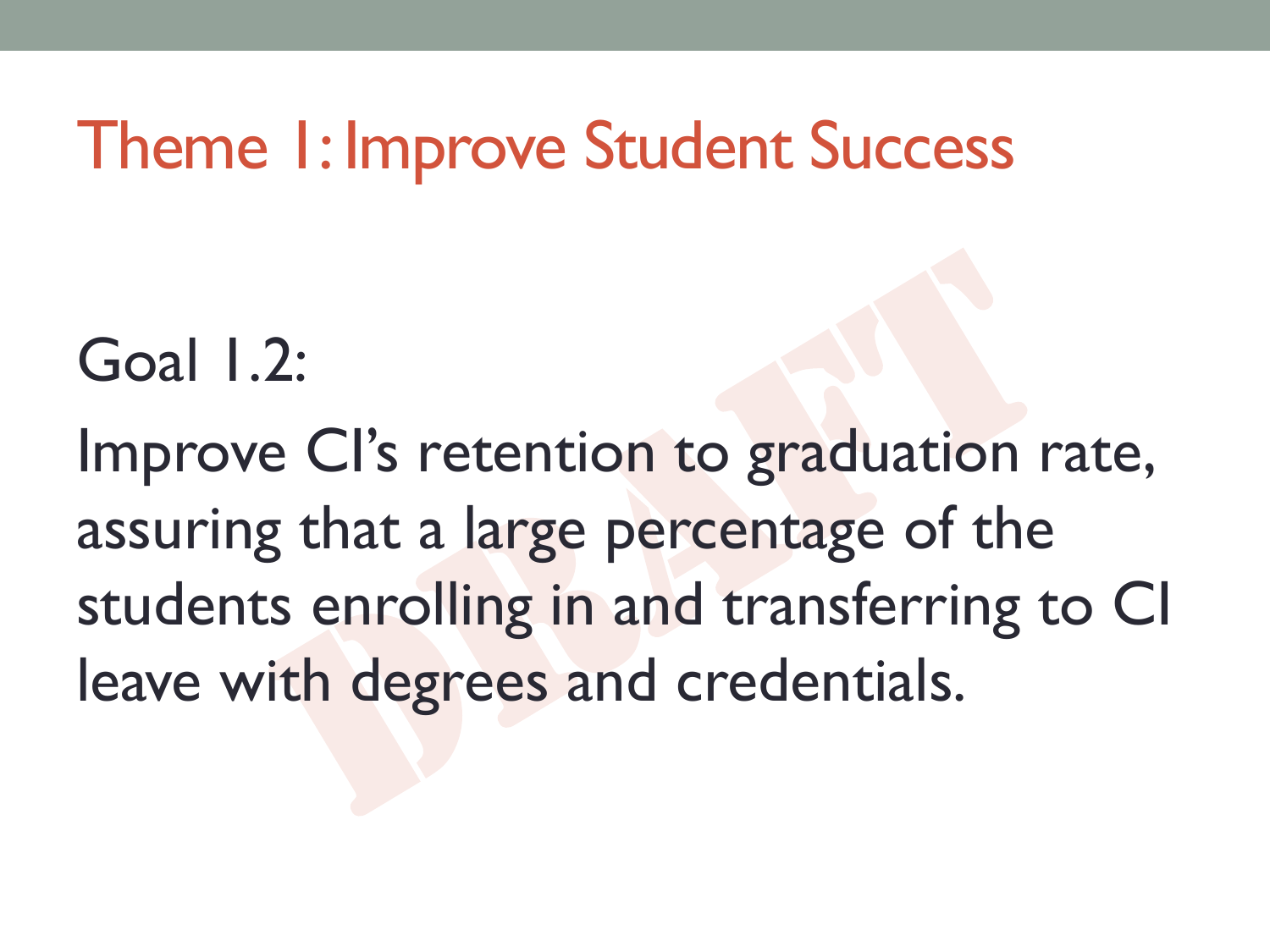### Theme 1: Improve Student Success

Goal 1.3:

Graduate students well-equipped to achieve their personal and professional goals, ready and able to contribute economically and socially to their communities.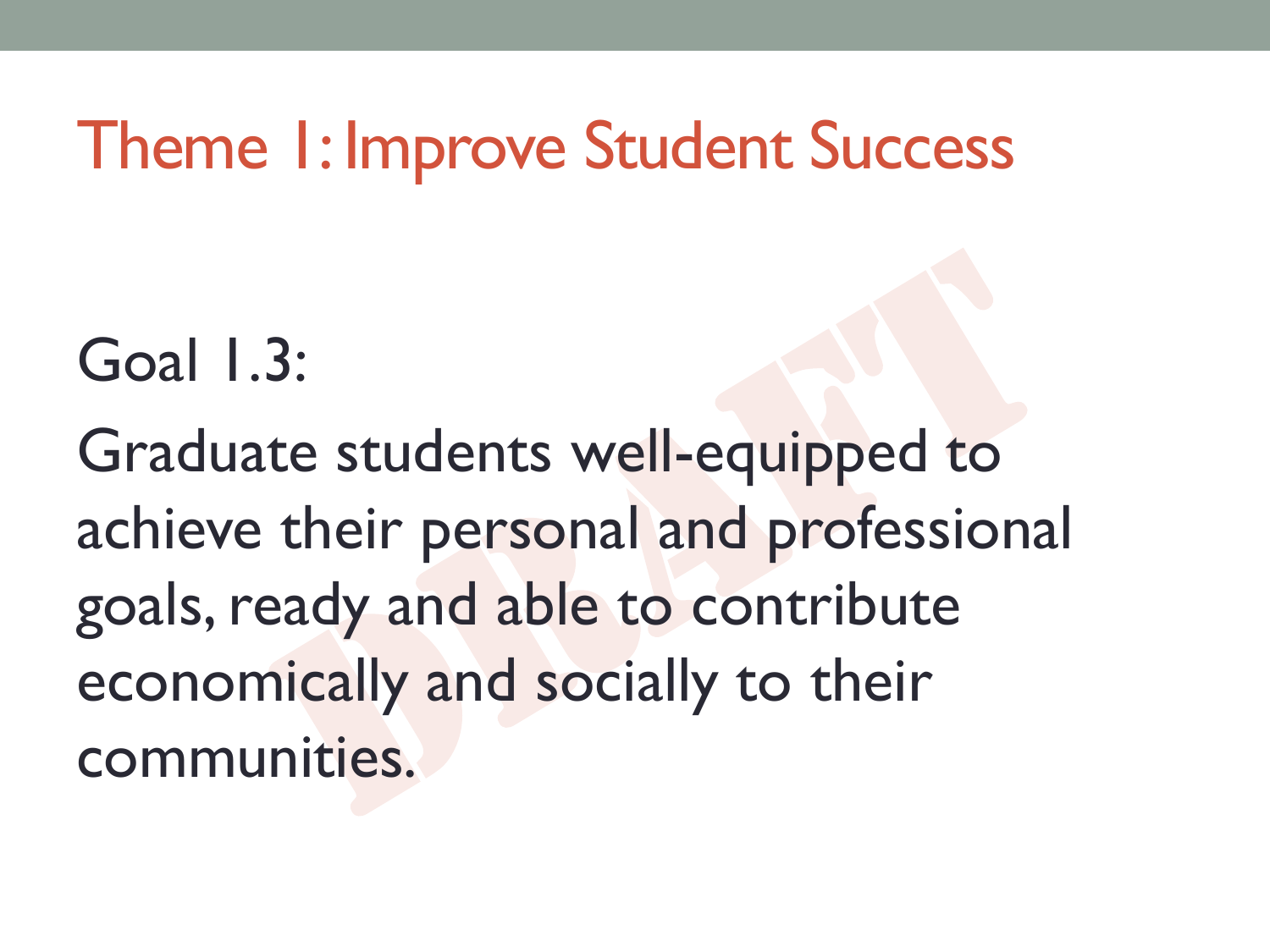#### Theme II: Strengthen the Academic Enterprise

Goal 2.1:

Attract and retain an excellent and diverse faculty

Goal 2.2:

Increase the ratio of full-time, tenure-track faculty to lecturers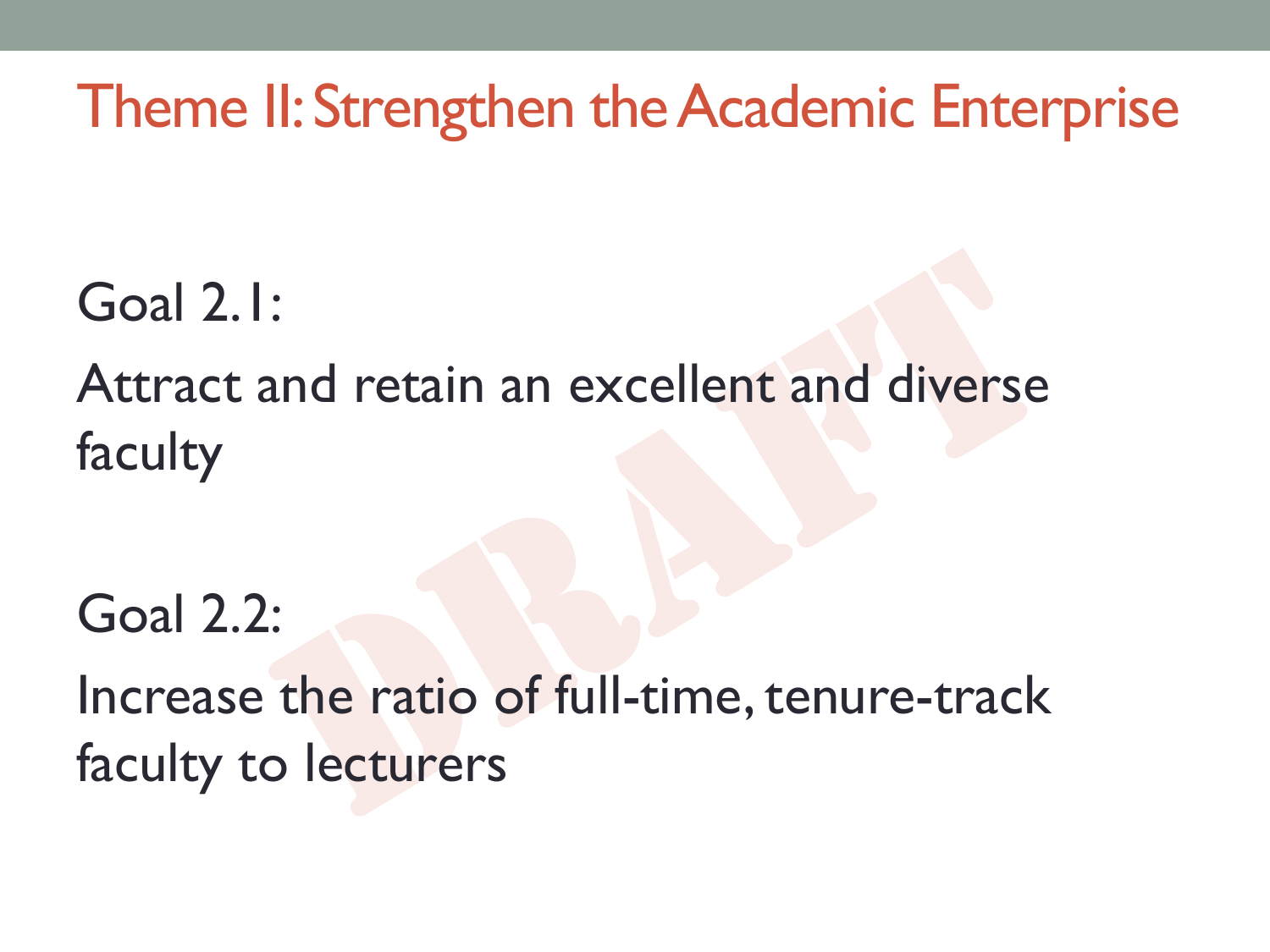#### Theme II: Strengthen the Academic Enterprise

Goal 2.3:

Engage in multi-year budget planning aligned with strategic and academic master plans

Goal 2.4:

Develop economic and organizational capacity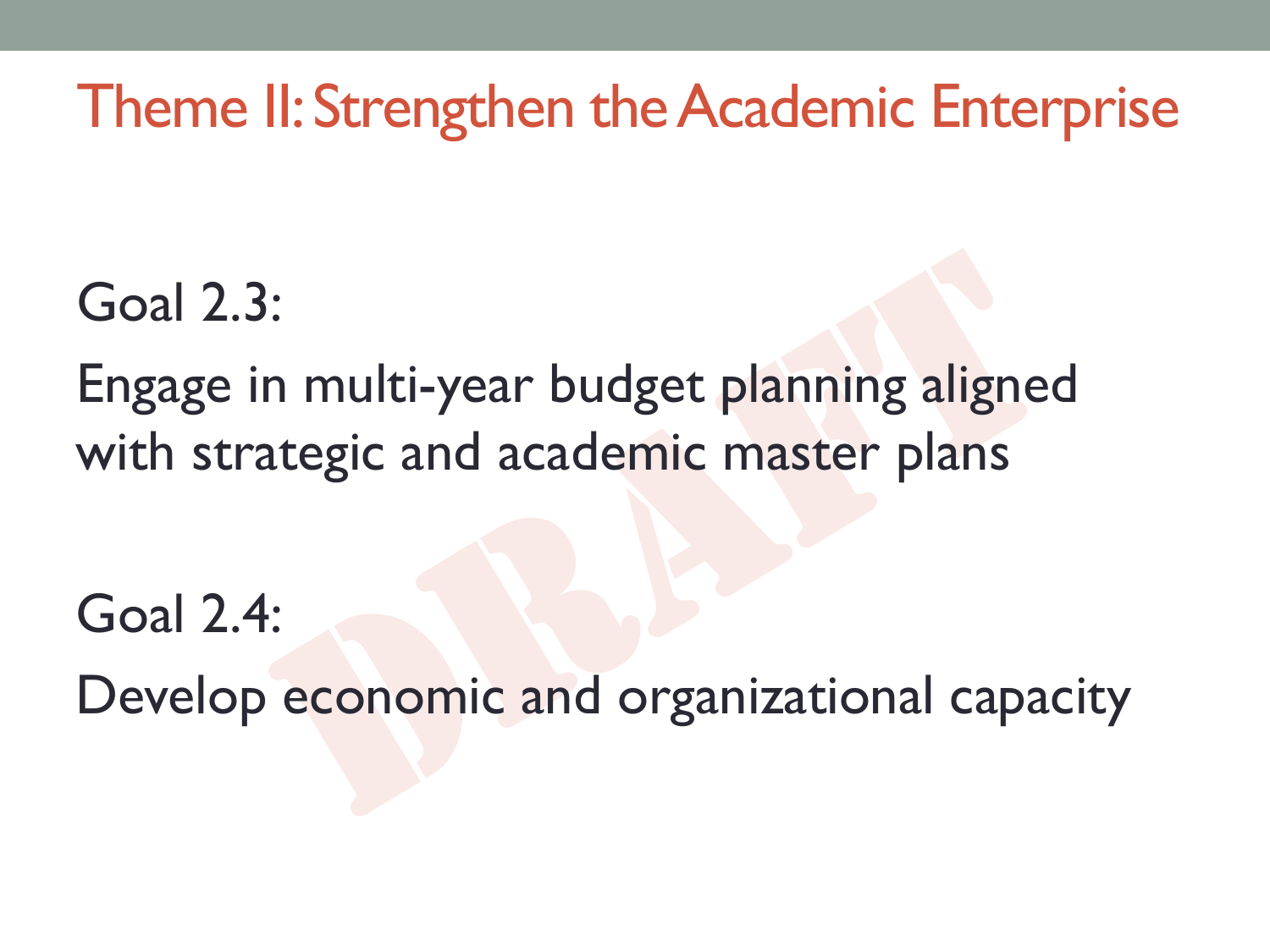#### Theme II: Strengthen the Academic Enterprise

#### Goal 2.5:

Enhance the operations and effectiveness of campus processes using technology

#### Goal 2.6:

Provide tools and support to enable faculty to enhance instructional quality through the thoughtful and effective use of technology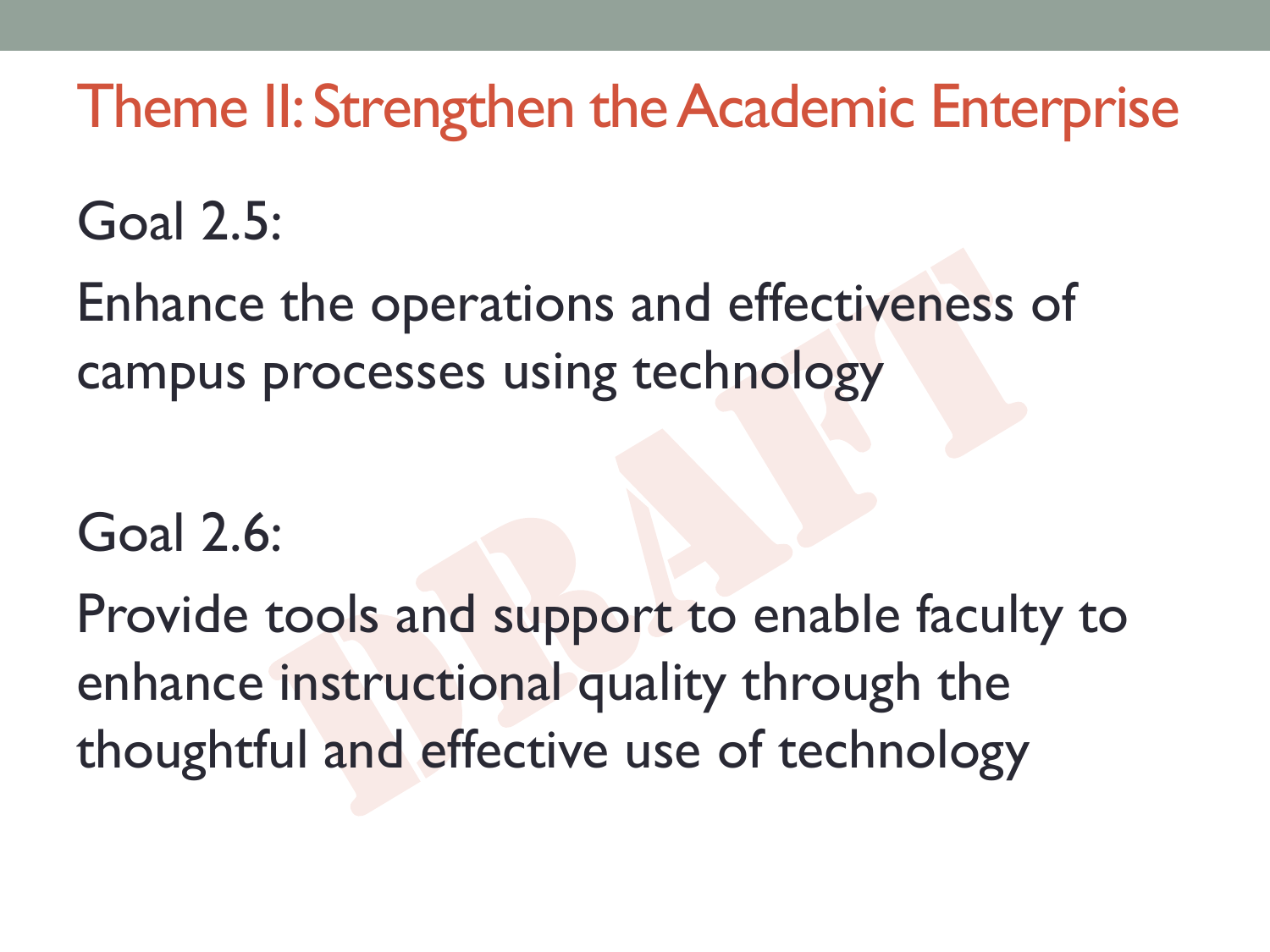#### Theme III: Promote Environmental Sustainability

Goal 3.1: Engage in sustainable practices

Goal 3. 2:

Develop STEM programs and career paths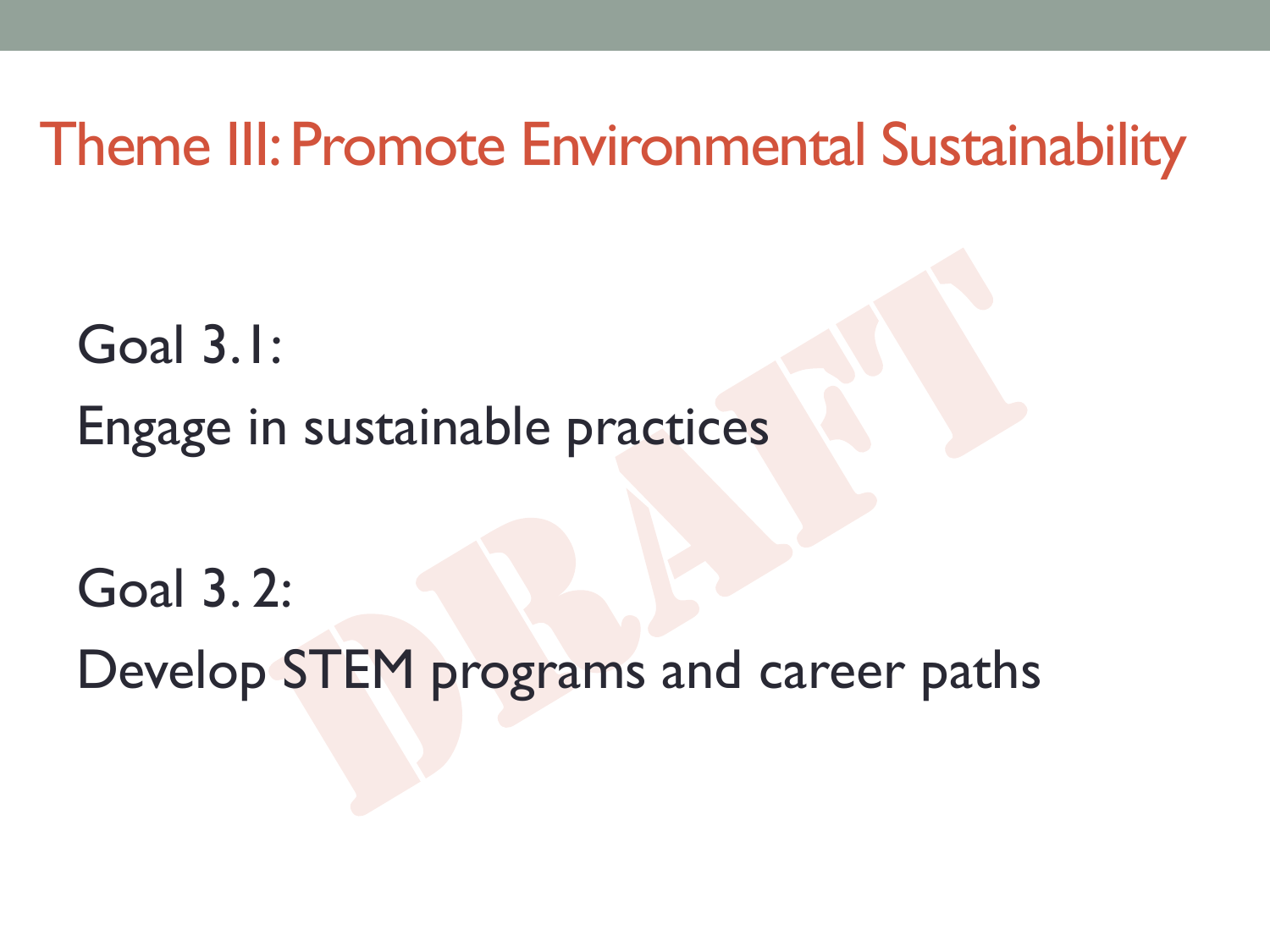#### Theme III: Promote Environmental Sustainability

Goal 3.3 Secure grants and contracts in the STEM fields

Goal 3.4

Establish research and development partnerships with community, industry, and non-profits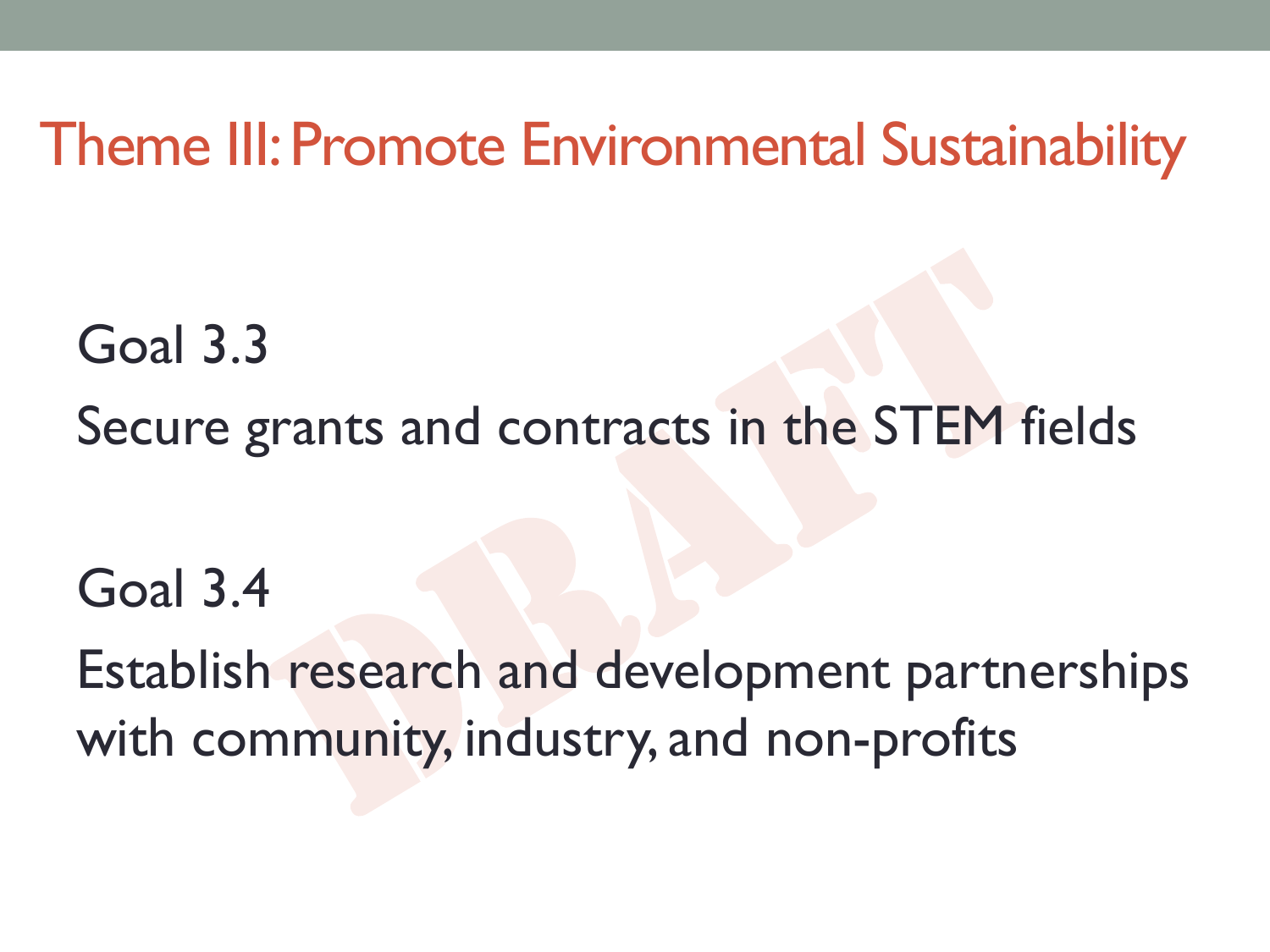# For each goal…

Create strategies that are SMART: *(Specific, Measurable, Attainable, Relevant, Time-bound)*

- •This will enable us to
	- Develop specific tactics to achieve the goals
	- Monitor our success (or not) in implementing the plan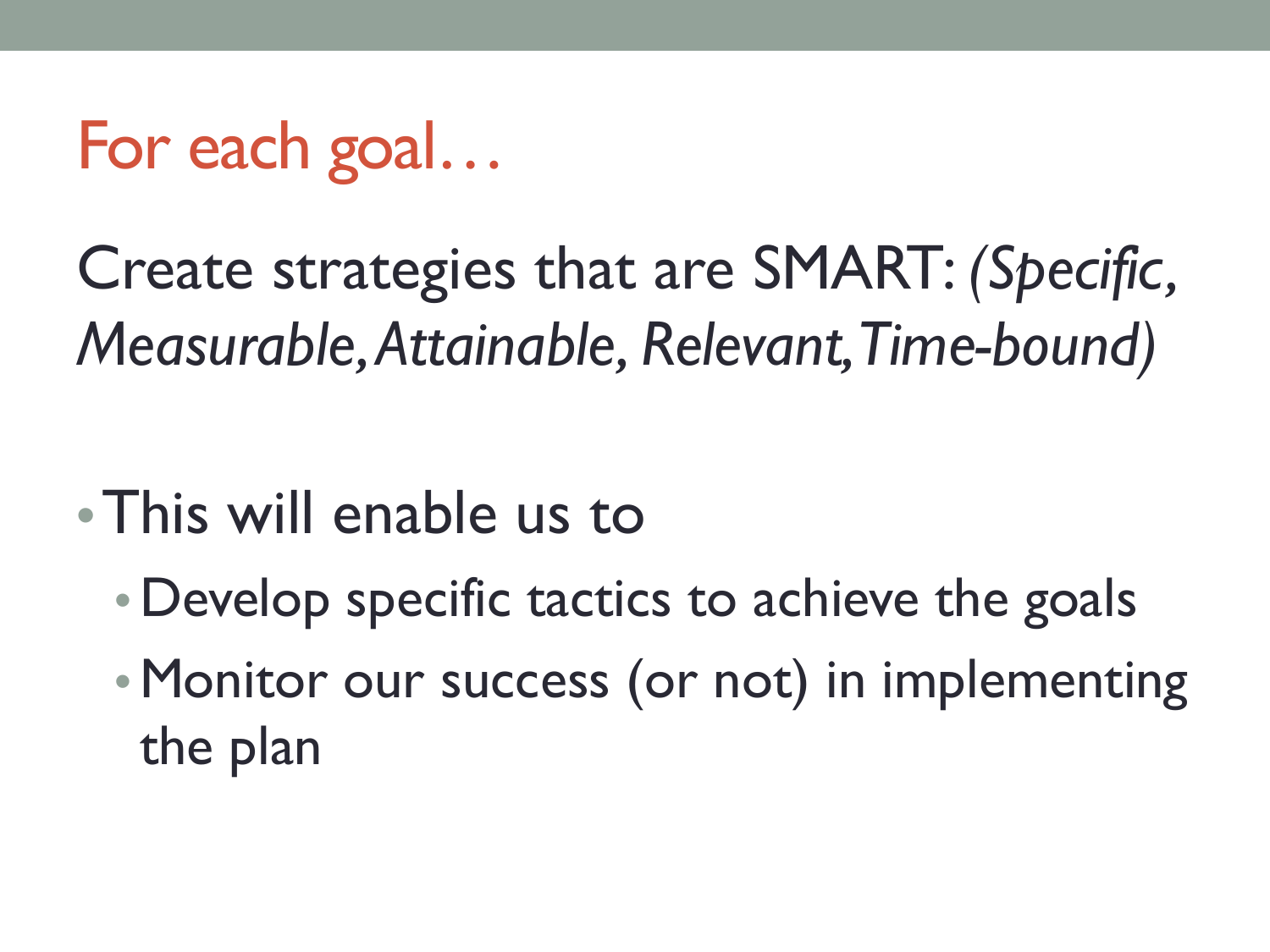Goal: Assure that CI continues to provide access to a wide range of students, consistent with our mission and our location in Ventura County, California, and the World.

| <b>Strategy</b>             | <b>Outcome</b>                               |
|-----------------------------|----------------------------------------------|
| <b>Improve Cl's record-</b> | Core campus systems have correct             |
| keeping of student          | information for student ethnicity for XX% of |
| characteristics             | students enrolled                            |
| <b>Increase number of</b>   | Percentage of international students         |
| international students      | enrolled increases annually, to XX% by the   |
|                             | end of the planning period.                  |
| <b>Improve</b>              | By end of planning period, XX% of students   |
| communications in           | and their parents report that the            |
| admissions and              | communication and information received       |
| financial aid processes     | was excellent or good.                       |
| Increase number of          | Percentage of veterans on campus             |
| veterans enrolled           | increases annually, to XX% by the end of     |
|                             | the planning period.                         |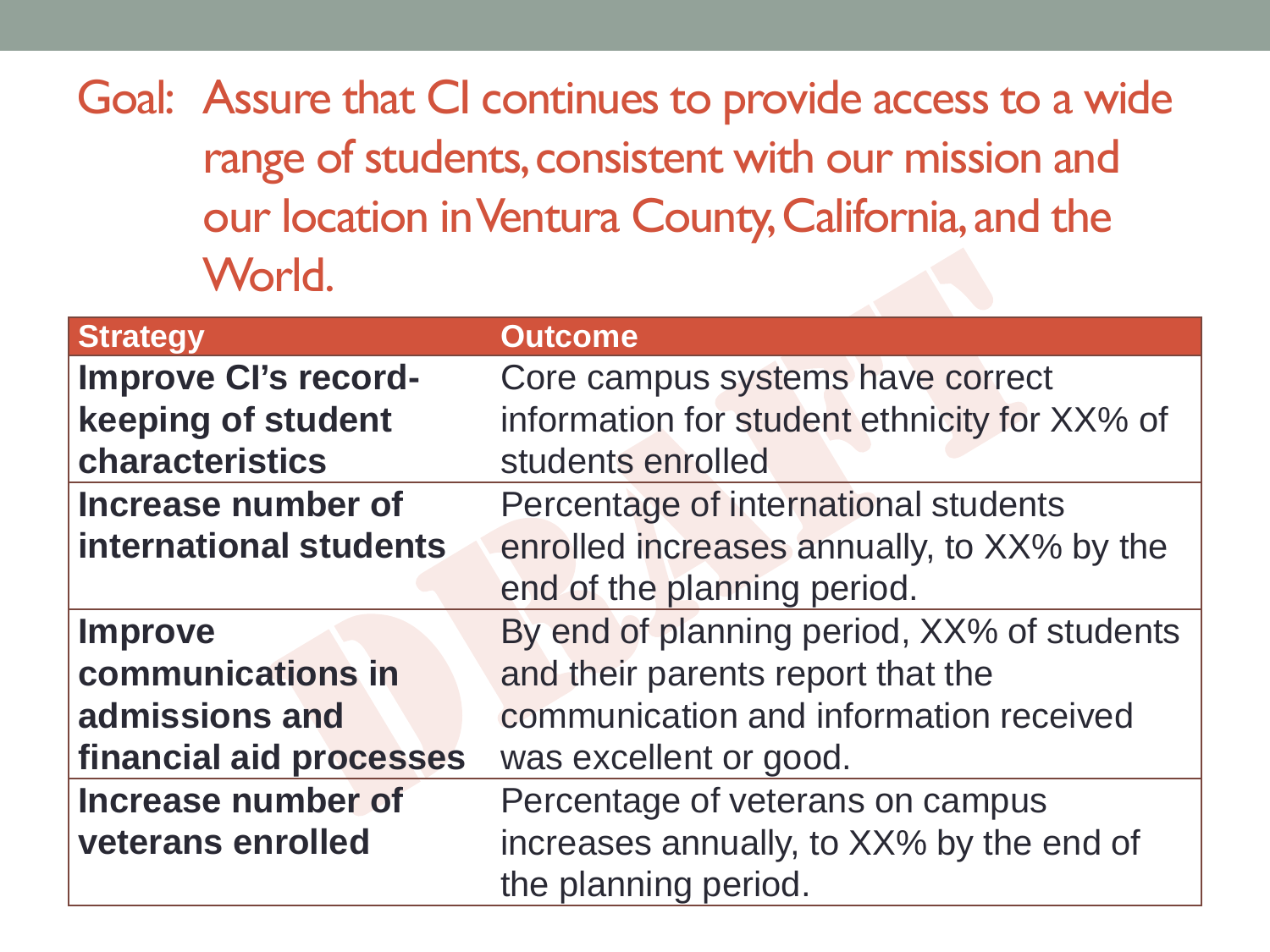## Next steps

- Map the strategies created in the Spring to the "SMART" Strategies and Outcomes
- •Present a draft to the campus for comments
- •President approves final strategic plan documents